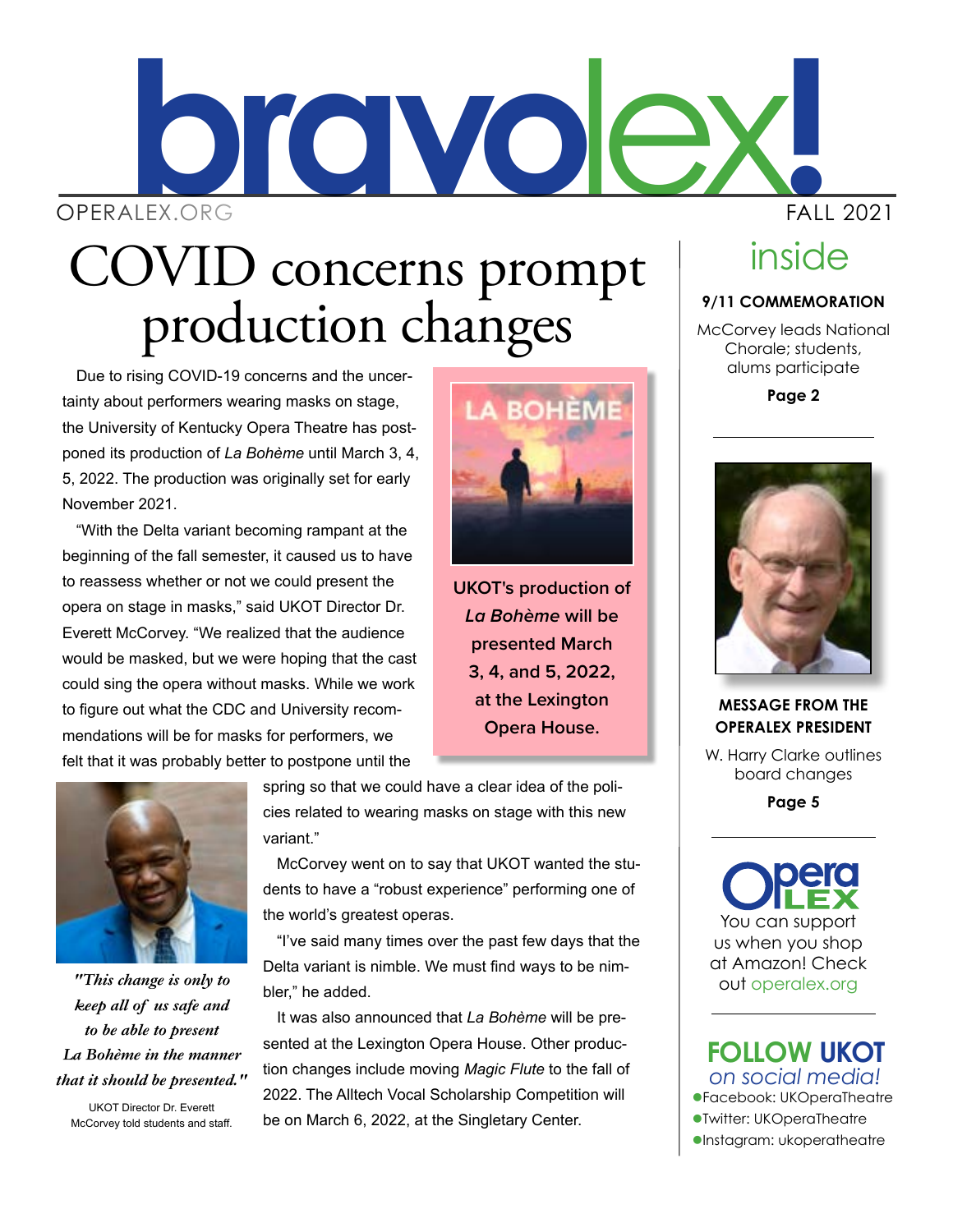University of Kentucky Opera Theatre Director Dr. Everett McCorvey led the music at a ceremony marking the 20th anniversary of the 9/11 terror attacks. The music also featured five current UK students and five alums, as well as several Lexington-area musicians.

McCorvey conducted the National Chorale, a New York-based group he has led since 2015, and the U.S. Army Field Band and Soldiers' Chorus. The ceremony was held at the Empty Sky Memorial in Jersey City, New Jersey, which was built after the 2001 attacks that took the lives of 2,996 people.

Current students who participated were: Kathrin Thawley, doctoral voice student and Alltech Scholar; Courtney Porter, doctoral voice student and Lymon T. Johnson Fellow; Houston Tyrrell, master's voice student and Alltech Scholar; Nathaniel Thompson, senior

voice student, graduate arts administration major, and Alltech Scholar; and Jackson Arnold, freshman violin major.

Soldiers' Chorus members who are UK alums include Charis Humphress Strange, Mario Garcia, Dan Erbe, Mark Huseth, and Jeremy Cady (retired).

Also participating were: Megan Meadows, Berea College theater major and intern with UKOT and the National Chorale; Dr. Elizabeth Arnold; associate professor of voice and assistant dean in the UK College of Fine Arts; and Dr. Rob Seebacher, director of Orchestra at Centre College and assistant conductor of the National Chorale.

Saturday's performance included "The Star-Spangled Banner," "Taps," "God Bless America," and "America the Beautiful" with Broadway star Phillip Boykin. The ensemble also pre-

sented Stephen Paulus' a cappella choral favorite "The Road Home" and Kentucky-based composer Earlene Rentz's arrangement of "Amazing Grace."



The 9/11 commemoration concert was held at Empty Sky Memorial in Jersey City, New Jersey.

# *McCorvey leads National Chorale in 9/11 ceremony*



Mario Garcia, left, one of several UK alums who performed with the Soldiers' Chorus, reconnected with UKOT's Dr. Everett McCorvey at the 9/11 commemoration ceremony.

*Editor's note: Kelsey Loeslie, who has been the program coordinator for the University of Kentucky Opera Theatre for the past two years, is leaving her role in October to return with her husband to her native Minnesota. Following is a tribute to Kelsey by UKOT Executive Director Dr. Everett McCorvey.*

Kelsey came to UK to work on her doctoral degree in vocal performance with Dr. Angelique Clay. It was very evident at the beginning of her work here that she was an extremely talented student. Kelsey progressed very quickly with Dr. Clay and was involved in many of our operas and also the

"Grand Night for Singing."



Many people will remember her as Mary Poppins in the "Grand Night" 25th anniversary video, where she sang "Supercalifragilisticexpialidocious." In many ways, Kelsey is Mary Poppins! I've never met someone who was so good and so calm and so gracious at juggling 20 balls in the air all at the same time. She reminds me of me! When her predecessor, Joan Rue,

### PAGE 2 PAGE 3 A fond farewell

was out for any reason, Joan would always recommend Kelsey to sub for her. When Joan retired, she encouraged Kelsey to apply for the position. Kelsey did apply and was offered the job.

To no one's surprise, the job of opera coordinator was a perfect fit. It was also a very easy transition from Joan to Kelsey. My No. 1 requirement for anyone working in the opera program – including the program coordinator – is that they are kind and supportive and good to the students. I remind people all the time that we are here to serve the students, and not the other way around. Kelsey took that to heart.

It's going to be a big loss for us as she has become a big part of our family. But I am so proud of the work that she has done to grow our program, and I am very supportive of her next steps as she continues this journey in singing, performing, teaching, and administration. It would not surprise me at all if, in 10 years, Kelsey is either on Broadway playing Mary Poppins or working as a general director of a major opera company. I look forward to what she does in the future and I will be very proud to say that part of her life was spent with UKOT.

A \$6.6 million deferred gift to the University of Kentucky College of Fine Arts from Ben C. Kaufmann and Janet Zusman will be used in part to honor the work of UK Opera Theatre Director Dr. Everett McCorvey, according to UKNow.

"Our goal at UK Opera Theatre is to be the best training program for young artists in the country. This gift helps us to recruit, develop, and retain some of the best young artists in the country through scholarships, support, and preparation for the future," McCorvey told UKNow's Whitney Hale. "Along with our talented artists, the Lexington audiences will be the beneficiaries of this transformational gift because they will get to experience some of the best young talent in the world right here on our stages in Lexington at the University of Kentucky."

The couple's gift establishes the Ben C. Kaufmann and Janet Zusman Music Fund in the School of Music. It will also honor the work of John Nardolillo, director of UK Symphony Orchestra, and Jefferson Johnson, director of UK Choirs. Funding will be used to impact their work and current students, as well as future generations of students and the Lexington community overall.

The fund's priority will be student scholarships, and it will support performance, outreach initiatives, and programming for UKOT, UK Symphony Orchestra, and UK choral ensembles. Its goal will be to build access to and appreciation for music and ensure that it thrives in the Bluegrass region.

The fund will also be used to recruit and retain topranked faculty that demonstrate excellence and promise and other opportunities for students participating in the opera, orchestra, and choral programs.

Kaufmann and Zusman have been long-time supporters of UK, especially the arts. Their most recent commitment represents the largest in UK College of Fine Arts history and one of the largest ever to the arts in Central Kentucky.

### **Gift to honor work of McCorvey, others**

Kelsey Loeslie



Ben C. Kaufmann and Janet Zusman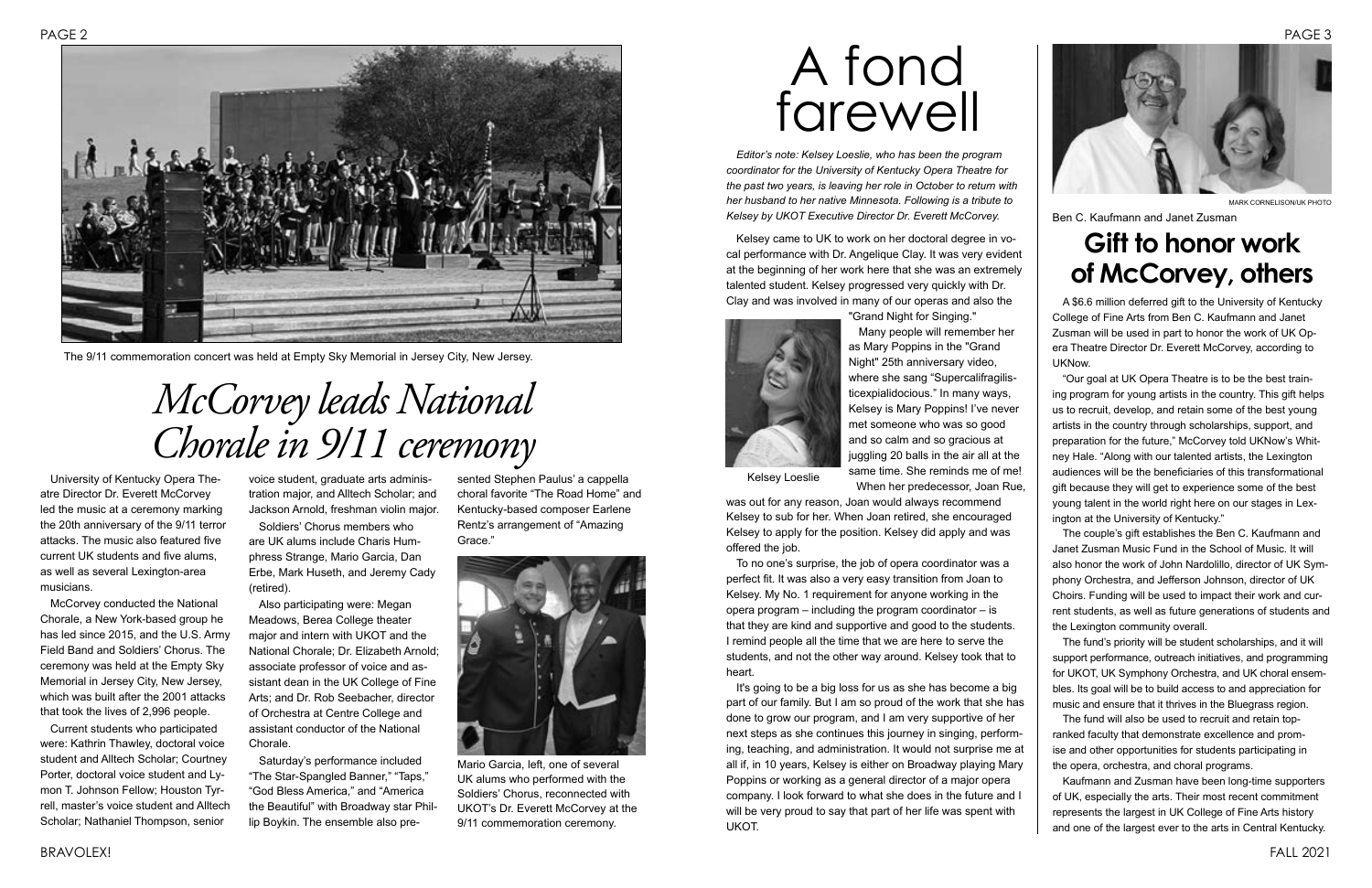Dear Friends of OperaLex,

It is with a great deal of pleasure that I greet you as the new president of OperaLex and on behalf of our Board of Directors and our Executive Committee, which consists of our vice president, Bonnie Mays; secretary, Jan Furst; treasurer, Kris Gilbert; and myself.

In the weeks following July 1, the beginning of our term, the board has been very busy. Critical structural changes we have made include adding active committees that can better focus on specific areas. Those standing committees include the Development Committee, Abby Vaughn, chair; the Financial Committee, Kris Gilbert, chair; the Communications Committee, Kay Collier McLaughlin, chair; and the Student Development Committee, Cheryl Lalonde, chair. A very important ad hoc committee plans and operates the district Metropolitan Opera Laffont Competition in November, led by its chair, Cacey Nardolillo.

One of the important developments that will impact our many friends is the formation of an OperaLex membership portal for all who would like to show direct support for our efforts. You will soon hear of those plans as the process is defined and developed. At that point, we encourage you to join our organization. Why? Because everything we do, every support venture we undertake, every scholarship we offer, every dollar we raise is for the enhancement of the University of Kentucky Opera Theatre program, its students, its faculty, and its marvelous director, Everett McCorvey. In addition, we plan to employ a development coordinator who will lead our efforts in raising funds to meet our goals for the financial support of the opera program.

It is also our intention to put greater emphasis on the work of Bravo Guild, as those volunteers are a key to many of the activities of OperaLex. Other plans include the active involvement of our vocal student representative and the addition of an intern from the UK Arts Administration program. To better represent OperaLex and Bravo Guild in all that we do, we plan to hire professional assistance in redesigning our website.

On a personal note, those of you who don't know me should know a little about who this board elected as president. As a graduate student working on a doctorate in music education, I came to UK in 1965 as a teaching assistant with the band. It so happened that I loved to sing and became actively involved in the vocal program at UK, singing a lead opera role at times, and even singing with Phyllis Jenness, my hero, in small chamber operas. My singing career came to a sudden end in 1968 when I was offered the position as a one-year interim appointment as the director of the UK Band. That single year became 21 years as director of bands, leading to another 14 years as director of the School of Music, and then a few more teaching years until retirement in 2011. With time on my hands, I ran successfully for the Lexington Fayette Urban County Council. It was while on council that I was able to make a whole new set of friends unrelated to the University. In 2021, the University honored me with the Doctorate of Humane Letters degree.

Through all this, one of the most important tasks that I have undertaken is as president of OperaLex. And I take that responsibility very seriously.

#### **Message from the President: W. Harry Clarke**

## **'Grand Night' survey results**

*Smith represents U.S*.

Reginald Smith Jr. – a baritone who recently completed his master's degree from the University of Kentucky - represented the United States in the 20th BBC Cardiff Singer of the World Competition in the United Kingdom in June.

Smith competed against 15 of the world's most outstanding rising stars in international opera and song, part of the prestigious vocal competition in classical music. The competitors – selected during three stages from a record-breaking pool of applicants – hailed from 14 other countries: Austria, China, Denmark, England, Georgia, Iceland, Mongolia,

Republic of Korea, Russia, South Africa, Venezuela, Wales, Madagascar, and the Republic of Kosovo. The competition was held at the United Kingdom's St. David's Hall, Cardiff, Wales, without an audience due to COVID-19 protocols.



#### *Kenney makes Met debut*

Christopher Kenney, a 2014 graduate in vocal performance from the University of Kentucky, has made his Metropolitan Opera debut.

The baritone is playing Chester in the Met's production of Terrance Blanchard's *Fire Shut Up in My Bones*. The opera is based on the memoir of journalist Charles M. Blow. It premiered Sept. 27 and runs through Oct. 23.

*Fire Shut Up in My Bones* is the Met's first performance of an opera by a Black composer.

### *APPLAUSE!* NEWS TO CLAP ABOUT



A survey following "It's a Grand Night for Singing" in June provided the University of Kentucky Opera Theatre a brief snapshot of those who attended the in-person salute to Broadway and musical theater. Two hundred and seventyseven people responded.

The survey showed that most ticket buyers - 61.4 percent – were between 55 and 75 years old, while 23.1 percent were 75 or older. Just over 11 percent were in the 35-54 age range, and 4.3 percent were 18-34 years old.

When asked how long they've attended "Grand Night," 35 percent said they have attended 11 to 20 years; 25.6 percent have attended one to five years; 24.2 percent have



attended six to 10 years; 11.2 percent said this was their first year; and 4 percent said they've never missed the UKOT production.

Responding to the question: How did you hear about "Grand Night": 43.3 percent heard about it through email blasts; 39.7 percent heard from a friend or family member; 24.5 percent heard through social media; 20.9 percent responded "other"; 6.5 percent found out about it from television; and 1.4 percent cited radio.

Respondents were also asked if they prefer watching "Grand Night" performances at the Opera House or the Singletary Center. (It's normally held at Singletary but, because of COVID restrictions, was moved to the Opera House this year.) Overwhelmingly, they said they preferred Singletary – 70.8 percent to 29.2 percent.

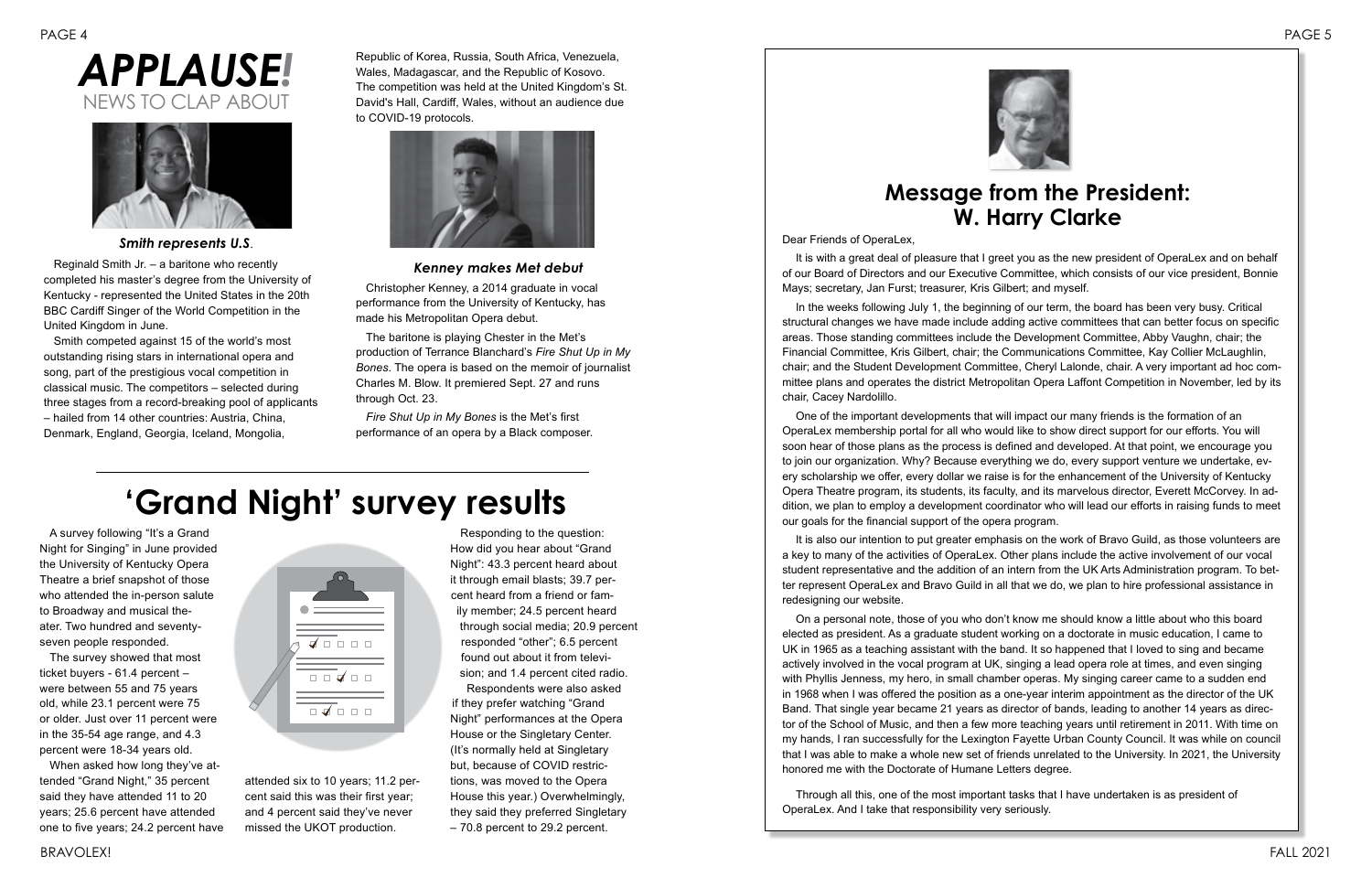# PAGE 6 PAGE 7 **ON BOARD** SPOTLIGHT ON OPERALEX BOARD MEMBERS **Tedrin's Recording Corner #42**

**ABBY VAUGHN**

With over 30-plus years in the financial industry, Abby Vaughn has worked for a global financial services company and a Fortune 500 bank. She is currently with Unified Trust. Her experience includes 16 years of management experience, custom lending strategies, and cash management. Vaughn spent a decade in the private banking/ wealth management sector.

On a personal level, Vaughn and her husband moved to Lexington in 1987 from her hometown of Harold, Kentucky – a small town between Pikeville and Prestonsburg. They have a daughter, who is currently doing her residency at Frankfort Regional Medical Center. Her passions include giving back to the community, dabbling in home design, caring for rescues Bella and Louie, and cheering on the University of Kentucky Wildcats.



Kay Collier McLaughlin was formed as a musician and lover of the arts through the Central Kentucky Youth Orchestra, the orchestra program at Henry Clay High School in Lexington, and the music department at the University of Kentucky. She served on the first Lexington Arts Council, was the music reviewer for The Lexington Leader, and founded and directed the first Suzuki violin program in Central Kentucky. Any way she can support the continuing growth of the arts in this area, the opera program, and Dr. Everett McCorvey, "provides a small way to pay back for the foundation I was given," she said.

She officially retired in 2015 after a long career in leadership development, transitions, and communications for the Episcopal church and as a teacher, trainer, and consultant in Suzuki Talent Education. Today, she is an independent design consultant with her firm, Transformative Leadership Consulting. In that capacity, she works with nonprofit, religious, and academic systems across the United States.

In addition, McLaughlin continues her vocation as a nonfiction writer addressing issues and responses to cultural shifts and multiple aspects of social justice. Her study, writing, and consulting in areas of transitions, combined with a love of the arts, heightens her interest in serving on "the most significant board at this particular time."



### **TalkingwithTedrin**



In recognition of University of Kentucky Opera Theatre's work on *La Bohème*, I wanted to highlight a few notable recordings of Puccini's beloved opera so you can get to know it well before we do it for you in person (March 3, 4, and 5, 2022, at the Lexington Opera House). Let's start with some renditions from the so-called "Golden Age."

Most experts agree that the finest recording of this opera is the 1956 rendition on Angel/EMI conducted by Sir Thomas Beecham. Spanish soprano Victoria de los Angeles is exquisite as Mimì, and her Rodolfo is the superb Swedish tenor Jussi Bjoerling. The great Robert Merrill brings a nuanced portrayal of Marcello to the performance, and the Musetta of Lucine Amara is effectively charming as well. Colline's bass aria about the cloak is another highlight of this recording, as sung by the legendary Giorgio Tozzi. This is the recording I recommend if you are only in the market for one.

However, the 1972 *La Bohème* starring Luciano Pavarotti and Mirella Freni is also a fabulous interpretation, with better quality of recorded sound. Pavarotti and Freni are every bit the equals of Bjoerling and de los Angeles in their performances, and with more sumptuous voices, but English soprano Elizabeth Harwood and baritone Rolando Panerai do not achieve nearly the vocal or comic characterizations that Amara and Merrill do. Herbert von Karajan and the Berlin Philharmonic play with passion and precision but with less Italianate style and lyricism than the RCA Victor Orchestra and Beecham. Quibbles aside, though, both versions are worthy of repeated listening.

There are also delightful traversals starring Anna Moffo and Richard Tucker from 1961 (very moving with beautiful singing), Renata Tebaldi and Carlo Bergonzi from 1959 (heavy but effective singing), Maria Callas and Giuseppe di Stefano from 1956 (as dramatic as you'd expect from Callas, from La Scala, no less, with Anna Moffo as a lovely Musetta early in her career), Montserrat Caballé and Placìdo Domingo from 1973 (with American soprano Judith Blegen, early in her career, too), conducted, respectively, by Erich Leinsdorf, Antonino Votto, Tullio Serafin, and Sir Georg Solti. Yet another splendid version from 1964 starring a younger, dewyvoiced Mirella Freni features Nicolai Gedda as her Rodolfo and Thomas Schippers as her conductor.

Post-Golden Age recordings of this perennial favorite are just as plentiful as their predecessors, and although the opera itself seems indestructible, the level of artistry of more recent versions does not seem to rise to the level of the earlier ones as often. Some of the more appealing are a Leonard Bernstein-led production from 1987 starring Angelina Réaux, Jerry Hadley, Barbara Daniels, and Thomas Hampson (a very good, slightly more contemporary option) and a 1998 rendition from La Scala conducted by Riccardo Chailly, featuring the hottest singing team of that era, Angela Gheorgiu and Roberto Alagna (also quite fine, and perhaps the liveliest of these recordings).

All of these, among literally dozens of others, are easily available from online vendors. Enjoy swooning with the beautiful music of the lovers in the Parisian garrett!

Beecham/RCA Victor Orchestra – EMI Classics 7 47235 2 Von Karajan/ Berlin Philharmonic – Decca 421 049-2

Leinsdorf/Rome Opera House – RCA VictorB000003EMZ

Serafin/Accademia di Santa Cecilia – Decca B00006469L

Votto/La Scala – Warner Classics 0825646341078

Solti/London Philharmonic – Sony B000009NIW

Schippers/Rome Opera House – EMI Classics 72438-19297-2-8

Bernstein/Accademia di Santa Cecilia – Deutsche Grammophon B00000E40A

Chailly/La Scala – Decca B00001IVPD

#### **By Dr. Tedrin Blair Lindsay**

*In each issue of BravoLex, we feature three of OperaLex's dedicated board members. This issue, we focus on Jordan Gilliam, Kay Collier McLaughlin, and Abby Vaughn.*



#### **JORDAN GILLIAM**

Jordan Gilliam is an attorney with Stites and Harbison. He joined the firm in 2019 and is a member of the Real Estate and Banking Service Group. His practice area includes real estate development and finance, and general practice.

Gilliam is a 2016 graduate of the University of Virginia with a bachelor's degree in English. He obtained his juris doctor degree from the University of Kentucky College of Law. He joined Stites and Harbison after serving as a law clerk with Omni Title and Escrow during the summers of 2017 and 2018. There he drafted deeds, contracts, and other legal documents and assisted in residential and commercial real estate closings.

Gilliam was honored as a "Top 40 Under 40" by the National Black Lawyers Association.